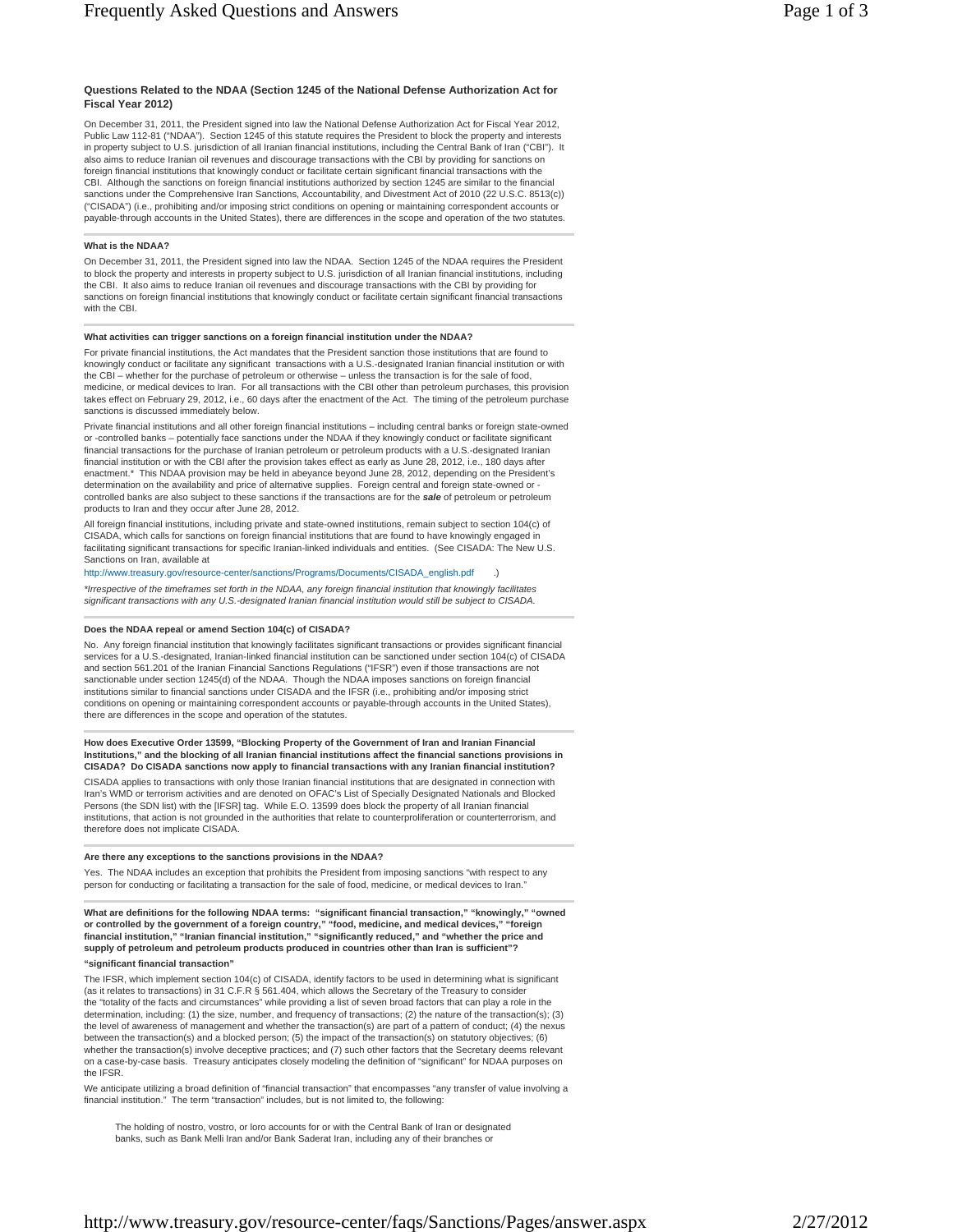The provision of trade finance and/or letter of credit services for or with Listed Parties;

The provision of guarantees or similar instruments for or with Listed Parties;

The provision of investment products or instruments for Listed Parties and/or the participation with Listed Parties in investments;

The receipt or origination of wire transfers on behalf of or involving Listed Parties;

The acceptance of commercial paper (both retail and wholesale) drawn on Listed Parties, and the clearance of such paper (including, but not limited to, checks and similar drafts);

The receipt or origination of ACH or ATM transactions with Listed Parties; and/or

*Any* other transactions for or on behalf of, directly or indirectly, Listed Parties and/or with Listed Parties serving as correspondents, respondents, or beneficiaries. That would include transactions where the Listed Parties do not appear on the face of the transaction but where the transaction is undertaken with knowledge of the involvement of a Listed Party based on a relationship that exists through a third party such as a money exchange or trading house.

### **"knowingly"**

The IFSR defines "knowingly" with respect to conduct, a circumstance, or a result, to mean that an entity or individual had actual knowledge, or should have known, about the conduct, the circumstance, or the result. 31 C.F.R. § 561.314. Treasury anticipates closely modeling the definition of this term on the IFSR.

# **"owned or controlled by the government of a foreign country"**

The Iranian Transactions Regulations ("ITR") define "an entity owned or controlled by the Government of Iran" in section 560.313. Borrowing from that definition, a financial institution "owned or controlled by the government of a foreign country" would be deemed to include a financial institution in which a foreign government owns a 50% or greater interest or which is otherwise controlled by a foreign government. Treasury anticipates closely modeling the definition of this term under the NDAA on the ITR definition.

# **"food, medicine, and medical devices"**

"Food": The October 2011 general license for the ITR and the Sudanese Sanctions Regulations ("SSR") authorizing certain food exports to Iran and Sudan defines "food" as "items that are intended to be consumed by and provide nutrition to humans or animals in Iran – including vitamins and minerals, food additives and supplements, and bottled drinking water – and seeds that germinate into items that are intended to be consumed by and provide nutrition to humans or animals in Iran." The regulations also specify that food does not include alcoholic beverages, cigarettes, gum, or fertilizer. Treasury anticipates closely modeling the definition of this term under the NDAA on this license definition.

"Medicine": ITR section 560.530(e)(2) states that: "For the purposes of this part, the term medicine has the same meaning given the term 'drug' in section 201 of the Federal Food, Drug, and Cosmetic Act (21 U.S.C. 321) but does not include any item listed on the Commerce Control List in the Export Administration Regulations, 15 CFR part 774, supplement no. 1 (excluding items classified as EAR 99)." Similarly, under the Trade Sanctions Reform and Export Act ("TSRA"), 22 U.S.C. 7201(5), "[t]he term 'medicine' has the meaning given the term "drug" in section 321 of title 21." Treasury anticipates closely modeling the definition of this term under the NDAA on the ITR and TSRA.

"Medical Devices": ITR section 560.530(e)(3) states that: "For the purposes of this part, the term medical device has the meaning given the term 'device' in section 201 of the Federal Food, Drug, and Cosmetic Act (21 U.S.C. § 321) but does not include any item listed on the Commerce Control List in the Export Administration Regulations, 15 CFR part 774, supplement no. 1 (excluding items classified as EAR 99)." Similarly, under TSRA, 22 U.S.C. 7201(4), "[t]he term "medical device" has the meaning given the term 'device' in section 321 of title 21." Treasury anticipates closely modeling the definition of this term under the NDAA on the ITR and TSRA.

# **"foreign financial institution"**

"Foreign financial institution" is defined in section 1245 of the NDAA with reference to section 104(i) of CISADA (22 U.S.C. § 8513(i)). As further defined in the IFSR, a "foreign financial institution" is "any foreign entity that is engaged in the business of accepting deposits, making, granting, transferring, holding, or brokering loans or credits, or purchasing or selling foreign exchange, securities, commodity futures or options, or procuring purchasers and sellers thereof, as principal or agent. It includes but is not limited to depository institutions, banks, savings banks, money service businesses, trust companies, securities brokers and dealers, commodity futures and options brokers and dealers, forward contract and foreign exchange merchants, securities and commodities exchanges, clearing corporations, investment companies, employee benefit plans, and holding companies, affiliates, or subsidiaries of any of the foregoing." 31 C.F.R. § 561.308. It does not include "the international financial institutions identified in 22 U.S.C. 262r(c)(2), the International Fund for Agricultural Development, or the North American Development Bank." 31 C.F.R. § 561.308. Treasury anticipates closely modeling the definition of this term under the NDAA on the IFSR.

### **"Iranian financial institution"**

This term is defined in E.O. 13599 as: "a financial institution organized under the laws of Iran or any jurisdiction within Iran (including foreign branches), any financial institution in Iran, any financial institution, wherever located, owned or controlled by the Government of Iran, and any financial institution, wherever located, owned or controlled by any of the foregoing." Such financial institutions include, but are not limited to, any foreign entity that is engaged in the business of accepting deposits, making, granting, transferring, holding, or brokering loans or credits, or purchasing or selling foreign exchange, securities, or commodity futures or options, or procuring purchasers and sellers thereof, as principal or agent. It includes but is not limited to depository institutions, banks, savings banks, money service businesses, trust companies, insurance companies, securities brokers and dealers, commodity futures and options brokers and dealers, forward contract and foreign exchange merchants, securities and commodities exchanges, clearing corporations, investment companies, employee benefit plans, and holding companies, affiliates, or subsidiaries of any of the foregoing.

### **"significantly reduced"**

The Secretary of State, in consultation with the Secretary of the Treasury, the Secretary of Energy, and the Director of National Intelligence, will make determinations as to whether any country has significantly reduced the volume of Iranian crude oil purchases. Any determinations will be preceded by a process of rigorous due diligence. The Secretary of State intends to consider relevant evidence in assessing each country's efforts to reduce the volume of crude oil imported from Iran, including the quantity and percentage of the reduction in purchases of Iranian crude oil over the relevant period, termination of contracts for future delivery of Iranian crude oil, and other actions that demonstrate a commitment to substantially decrease such purchase

**"whether the price and supply of petroleum and petroleum products produced in countries other than Iran is**